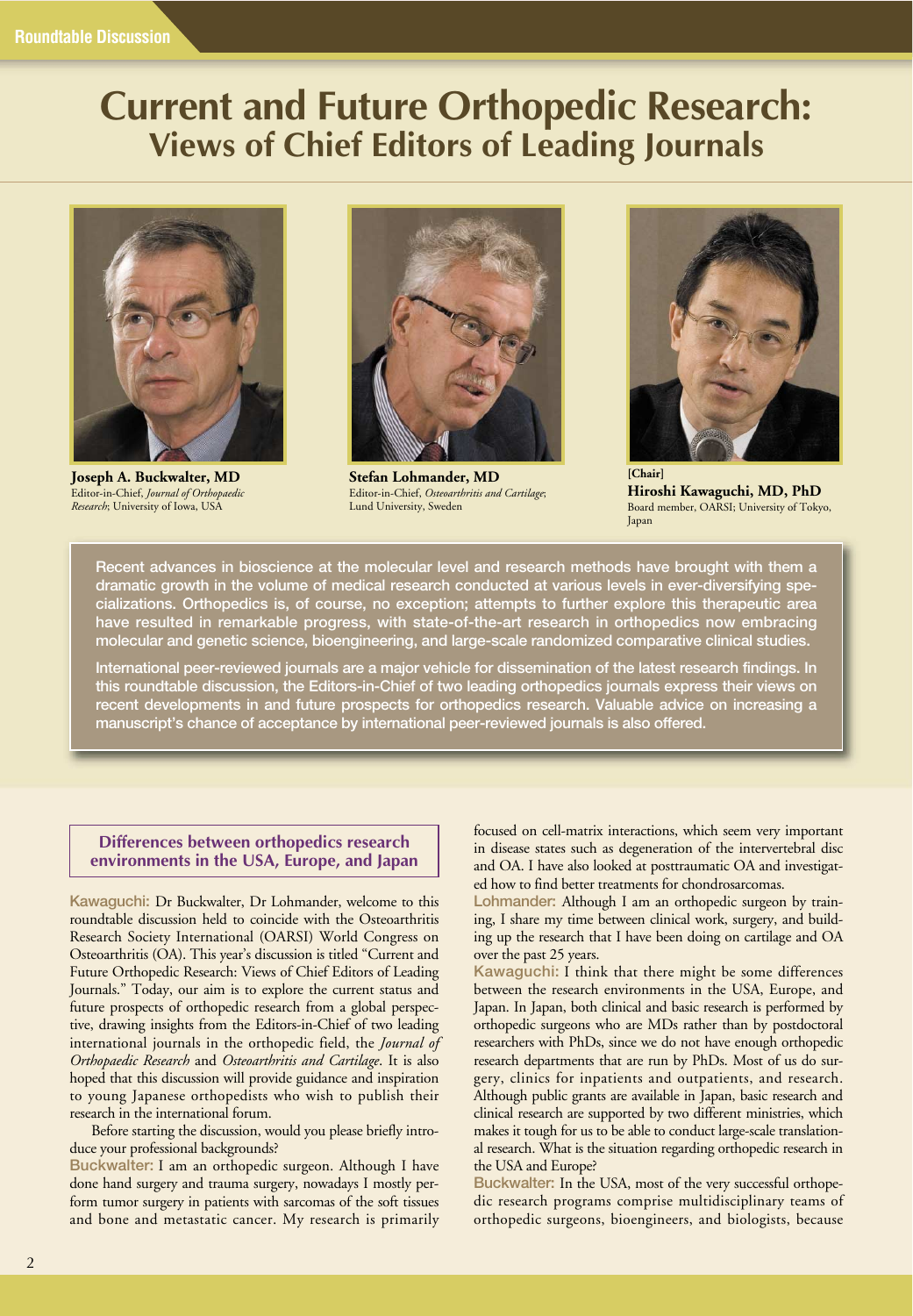

#### research is very competitive in terms of funding.

**Lohmander:** That is also true in Europe. In Sweden at least, successful orthopedic research is done by multiprofessional teams wherein different professions focus on one disease or health problem and are able to provide different perspectives and thus can look at more than one dimension of the problem at once. In my team, we have physical therapists, orthopedic surgeons, biochemists, epidemiologists, and geneticists working together.

**Buckwalter:** Since it is difficult for any one person to master current biology, genetics, bioengineering, physical therapy, and epidemiology, working with experienced people in each of these fields allows us orthopedic surgeons to gain a different perspective by drawing on their various backgrounds, skills, and knowledge.

**Lohmander:** In particular, if you are a practicing orthopedic surgeon, reality says that you are only able to assign part of your time to doing research; you need to be supported and work together with people who have other areas of expertise. In the USA as well as Europe, the healthcare system is contracting and becoming more focused on effective delivery of healthcare. The key to future success is being able to bridge the gap between basic research and clinical work.

### **The World Health Organization Bone and Joint Decade 2000-10: successes and future directions for orthopedics research**

**Kawaguchi:** Thank you. Now I would like to know your opinions on the World Health Organization (WHO) Bone and Joint Decade (BJD) initiative, which will come to its end next year in 2010. What do you think are the biggest advances that have been made in the clinical orthopedic field during this decade?

**Lohmander:** That is a very challenging question. I think that at least during the past 5 years there has been an increasing awareness within the orthopedics community that we need to do good, comparative, randomized clinical trials. For a long time, progress in orthopedics has been based largely on trial and error by individual orthopedic surgeons–much of it depending on experience rather than evidence. If we look critically at orthopedic practice, there are several areas that are not well supported by evidence. Take for instance arthroscopic surgery of the OA knee; there have been a number of papers published over the past few years showing that this modality is no better than sham surgery when compared in randomized clinical trials\*. And there are other examples of orthopedic interventions that ought to be tried in the setting of controlled clinical studies. I think that a notably increased awareness and willingness to perform comparative randomized clinical trials is the most important recent development within the orthopedic community.

**Kawaguchi:** What do you think is the biggest advance in terms of surgical technique or drug or physical treatment?

**Lohmander:** In OA surgery, there has been continuous improvement and refinement in the technology of joint replacement. As for pharmacological treatment of OA, unfortunately



we are still lacking disease-modifying drugs, in contrast to the picture in rheumatoid arthritis, in which there has been significant progress with new biological treatments. Something of a similar nature for OA still seems a long way away at this time.

**Buckwalter:** The BJD was started in an effort to raise awareness of the impact of bone and joint disease on health and quality of life around the world. And I believe that it has been very successful in this aim. However, the question now is whether this raised awareness will be translated into increased research support and education. It is important for us to sustain our momentum past the end of the decade. We have to decide where do we go from here?

**Kawaguchi:** What do you think is the BJD's biggest advance technically?

**Buckwalter:** Awareness of orthopedic trauma care has risen dramatically. Before the decade started, I participated in some meetings at the WHO and was able to see that trauma care was really not very good in many parts of the world, but it has become much better. Also, besides trauma, treatment of clubfoot deformity has improved spectacularly in many regions, such as Africa, South America, Indonesia, and China; children with clubfoot who otherwise would have spent their lifetime being disabled and unable to work or even carry out normal daily activities are now going to live normal lives because of better education and the Ponseti technique, which has transformed treatment of this disorder.

The science journals in orthopedics, including the *Journal of Orthopaedic Research* and *Osteoarthritis and Cartilage*, have had an impact in the past 10 years in that they have encouraged orthopedic surgeons to become much more thoughtful and critical of accepted treatments rather than simply trusting the guidance of famous opinion leaders, as in the past.

**Lohmander:** Yes, that is an area in which journals can have a large impact and change attitudes as well as the practice of the profession by taking a lead and saying we are not going to accept papers that merely describe case series and draw extensive conclusions from those without being aware of the limitations of such studies. We want to publish well-controlled prospective cohort studies.

3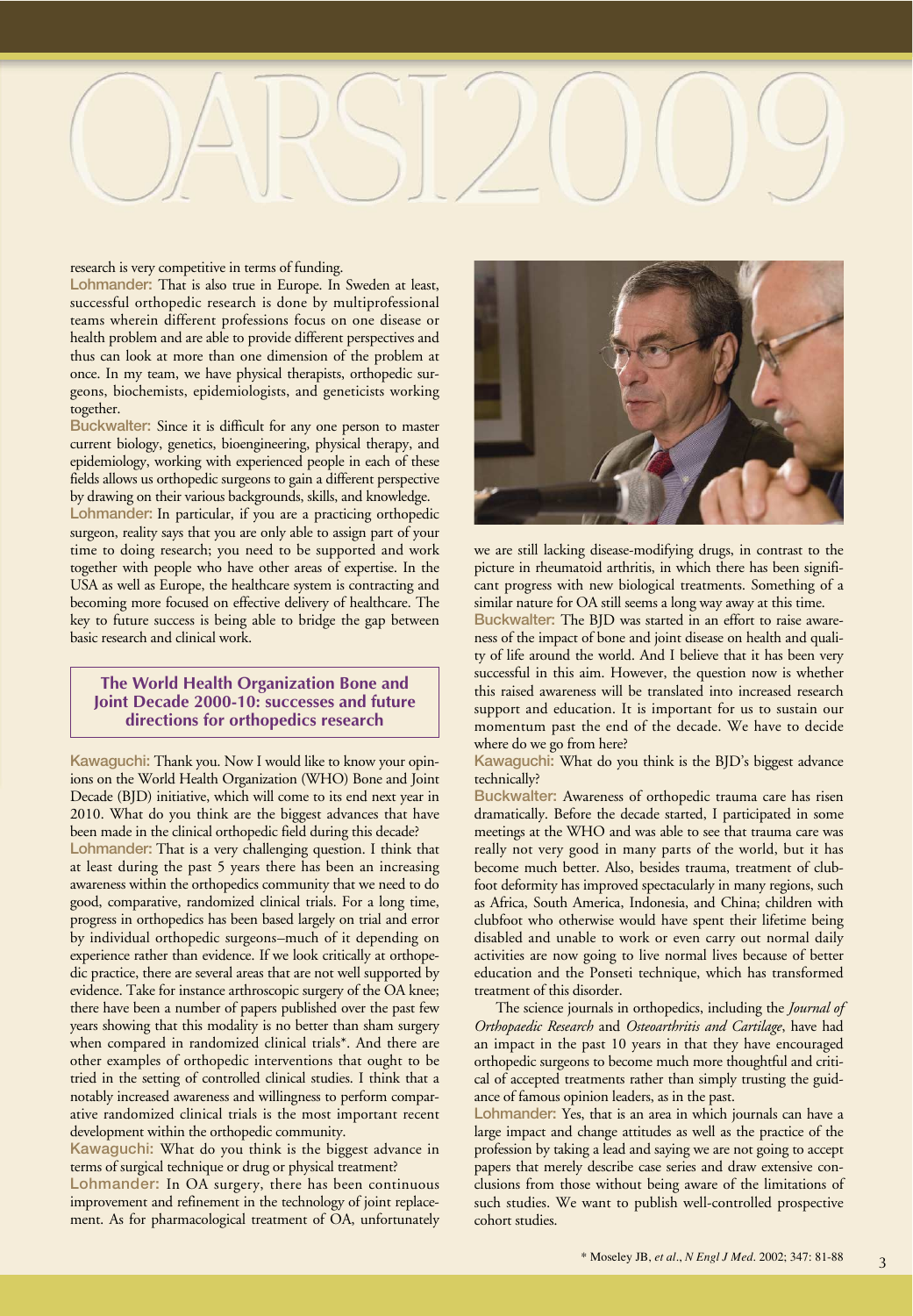

# **Validity of basic science, and its application to clinical practice in orthopedics**

**Kawaguchi:** Now I would like to ask about your views on the relation between basic research and clinical application in the orthopedic field in future. A lot of today's basic research seems very far from clinical application for the time being. It is being promoted as leading-edge research at the same time. What do you think of such very basic research?

**Buckwalter:** Indeed, there have been a lot of exciting basic scientific observations that are very fundamental and potentially important but a long way from being useful clinically. And sometimes enthusiasm for advances in basic science such as gene therapy, stem cells, artificial matrices, and such like has understandably made people want to take these into clinical practice before they have been thoroughly tested.

There is also the commercial element to this, when companies want to put products into the market and have them being used without doing prospective studies of their efficacy and safety, which could have some unfortunate consequences.

**Lohmander:** On the other hand, although I mostly agree, we do also need to allow basic science to take its own spontaneous course without always asking what disease it is trying to cure. Because sometimes it is not until afterward that we can identify which very basic science results eventually led to a successful therapy. Basic science needs to be done in very widespread and bottom-up environments. The challenge for the clinical community is to be able to connect with basic science and help translate some of those ideas to clinical problems in orthopedics.

# **Editors' tips on how to get published in two leading international orthopedics journals**

**Kawaguchi:** Let us talk about the *Journal of Orthopaedic Research* and *Osteoarthritis and Cartilage*. As we can see, these two journals are among the highest-impact factor titles in the field of orthopedics (**Figure**). Would you please give a brief overview, including each journal's aims and scope, target readers, contents, and recent hot topics?

**Buckwalter:** The *Journal of Orthopaedic Research* is a little over 25 years old. It was started by the Orthopaedic Research Society (ORS) because members of the society felt that there existed no high-quality journal for orthopedic science at that time. The journal was launched to cover the entire breadth of orthopedic research from biomechanics to cell biology and genetics; papers were published on all tissues in the musculoskeletal system: muscle, blood vessels, peripheral nerves, spinal cord, bone, tendon, ligament, and intervertebral disc.

The journal only publishes original articles. One of our problems has been having enough pages to publish all the highquality articles that we receive in timely fashion, so we do not publish reviews. The ORS still owns the journal, which explains its direction and future; the society wants to continue its emphasis on the entire breadth of orthopedic research and to publish original articles.

A little less than one-third of submissions come from the USA; the remainder are mostly from Japan, China, and Germany (about 7% each), followed by the UK, Austria, Switzerland, South Korea, Australia, and New Zealand (3-5%) and then a number of other countries that provide < 1% of submissions.

The direction in which the journal is going seems more toward electronic publication possibly within the next 5 years, with relatively few print copies distributed for libraries.

As for hot topics, the bulk of submissions are on bone healing, bone substitutes, growth factors, cell therapies for bone defects, and tissue engineering for bone. Papers on cartilage are second in terms of number of submissions. We see upswings in certain topics, then they go down again; for example, recently interest in tissue engineering has been growing very rapidly, whereas there has been a steady decline in papers on classic biochemistry and morphometry.

**Lohmander:** *Osteoarthritis and Cartilage*, like the *Journal of Orthopaedic Research*, is a society-owned journal (owned by OARSI). *Osteoarthritis and Cartilage* was founded close to 20 years ago. As the title indicates, the journal focuses on OA and cartilage and aspires to cover all aspects of OA as a disease from the very basic aspects and genetics through disease mechanisms, molecular mechanisms, biomarkers, patient-relevant outcomes, clinical trials, epidemiology, and so on. *Osteoarthritis and Cartilage* publishes work submitted not only by orthopedic surgeons but also physical therapists and basic scientists working in

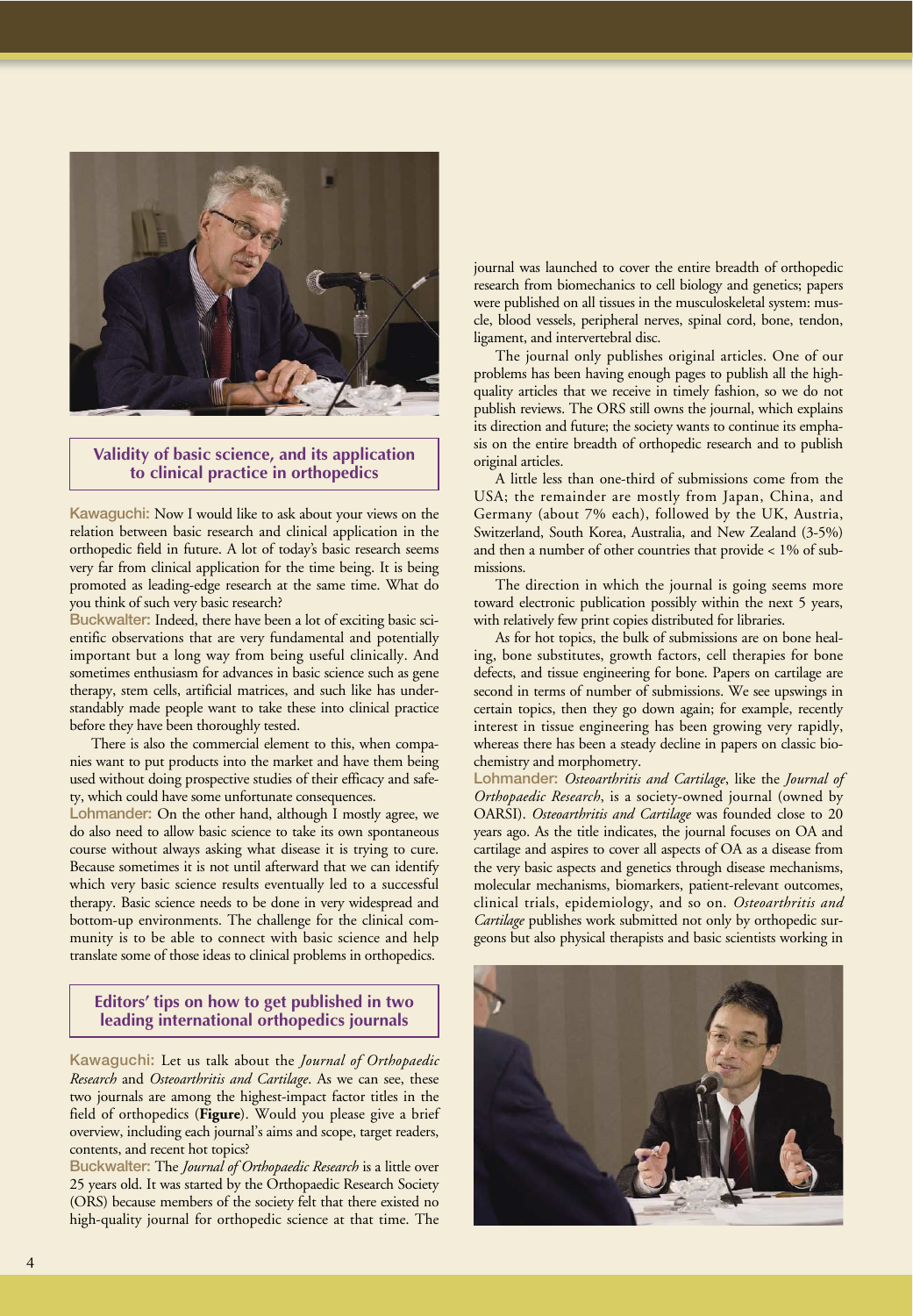

any area related to OA and cartilage.

Currently, we are seeing an increasing rate of submissions related to imaging of joints, cartilage, and other tissues of the joints by magnetic resonance imaging and other imaging modalities. Also, there have been many submissions from people working in the tissue engineering field.

We have seen a continuous increase in the number of manuscripts submitted to the journal. With our page budget, we are able to publish approximately 200 manuscripts annually in *Osteoarthritis and Cartilage*. Therefore, unfortunately, we are forced to reject increasing numbers of papers: approximately 70% have to be rejected.

About 50% of submissions come from the USA and Canada; 30% are from Europe and the remainder mainly from Asia. Japan currently submits approximately 8-10% of papers that are published in the journal.

Japan has a somewhat higher rejection rate than the average for the journal, at about 85%. Although the reasons for this are difficult to isolate, language is not really a problem any more with reports submitted from Japan–compared with say 20 years





<sup>(</sup>From *Journal Citation Reports*, Thomson Reuters)